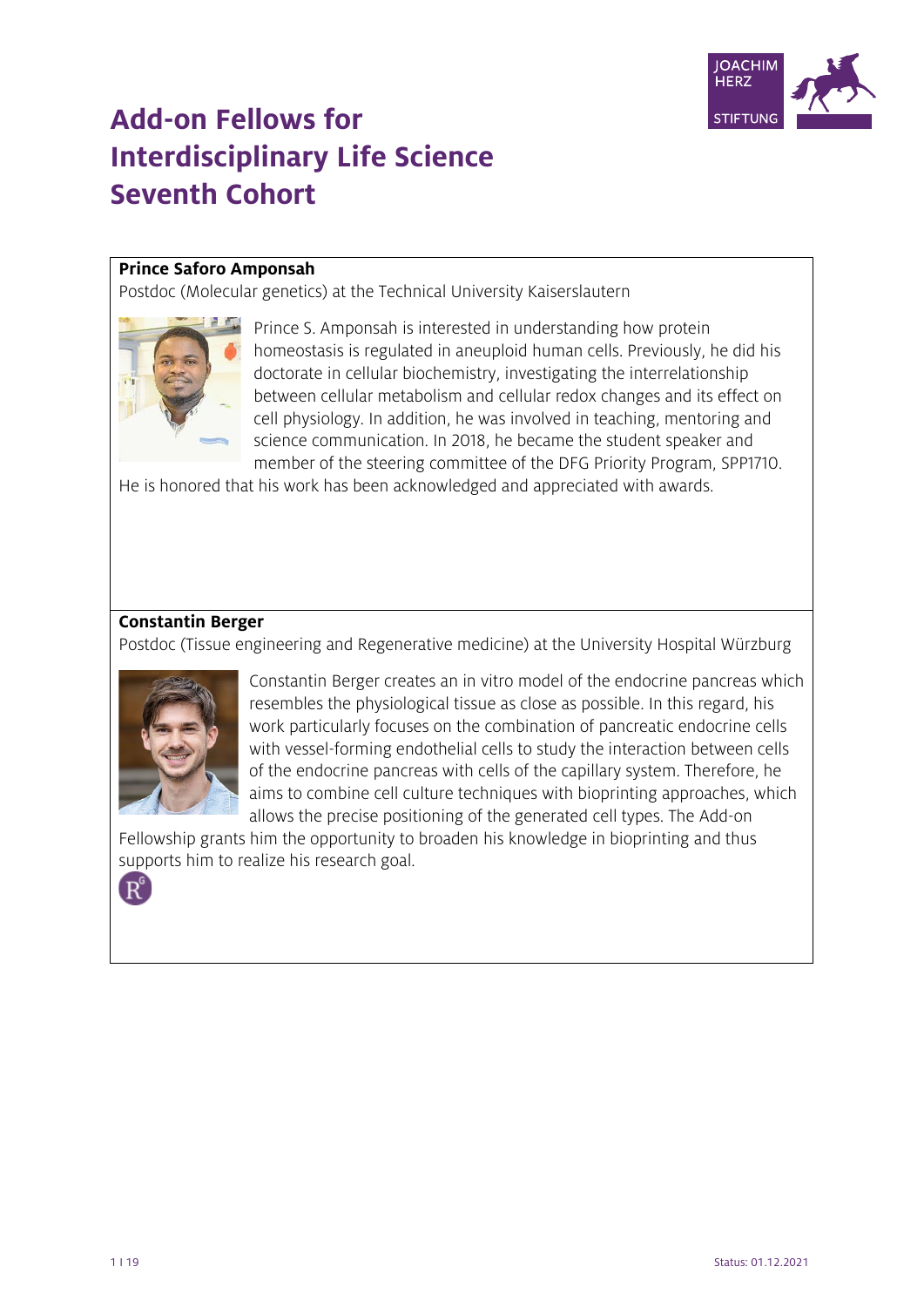

#### **Thomas Biedenbänder**

Doctoral candidate (Physical chemistry) at the University of Rostock



Thomas Biedenbänder investigates and uses cross relaxation dynamics of various biomolecules at low temperatures by dynamic nuclear polarizationenhanced solid-state NMR (supervised by Björn Corzilius). Previously, he studied biochemistry at the Goethe University in Frankfurt which he finished with his master's degree about relaxation dynamics of modified nucleobases in transfer RNA under supervision of Harald Schwalbe and Boris Fürtig. Beside his research topics, he is involved in teaching as a teaching assistant. The Add-

on Fellowship offers him to shape his scientific career.



## **Aylin Binici**

Doctoral candidate (Chemical biology) at the Max-Planck-Institute (MPI) for Molecular Physiology in Dortmund



Aylin Binici has obtained her master's degree working on the synthesis and biological investigation of pyrano-furo-pyridone pseudo natural products. She started her doctoral studies in the group of Prof. Dr. Dr. h.c. Herbert Waldmann at the MPI of Molecular Physiology in the Department of Chemical Biology. Her project focuses on the identification of small molecule enhancers of natural killer cell tumoricidal activity. Aylin Binici is an active member of the International Chemical Biology Chapter (ICBS) since 2018, and in 2021, she

became president of the Students' Chapter located in Dortmund.

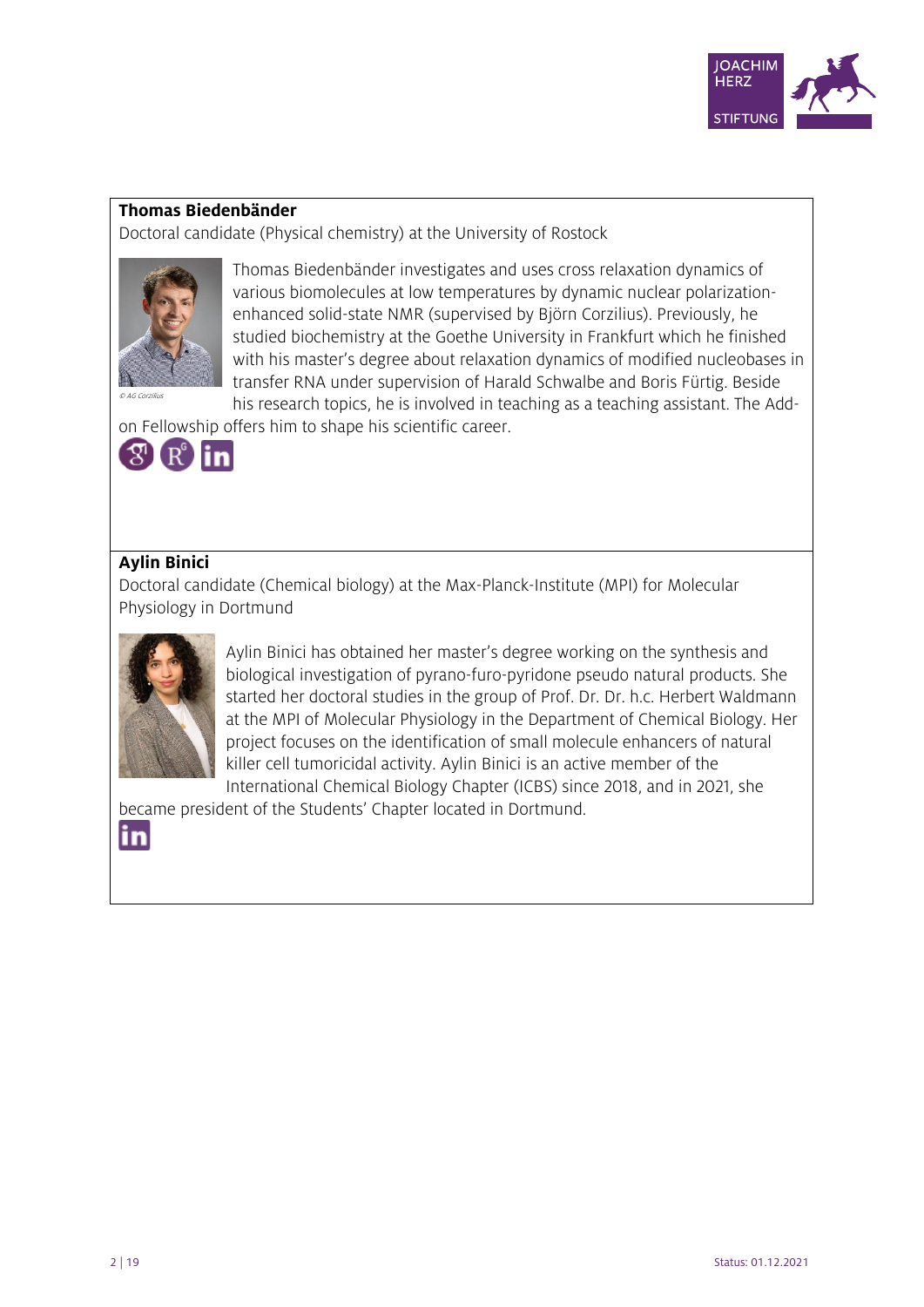

#### **Abin Biswas**

Postdoc (Biophysics) at the Max-Planck-Institute (MPI) for the Physics of Light in Erlangen



Abin Biswas uses advanced optical tools to quantitatively image nuclei and self-organizing microtubule assemblies such as metaphase spindles. In particular, he is interested in using interdisciplinary approaches to explore mechanisms that help set and regulate the biophysical properties of intracellular mesoscale structures. Previously, he studied Medical Physics and Biotechnology. He plans on using the funds from this grant to investigate nuclear size scaling during differentiation and to broaden

his scientific perspective by working with new collaborators.



# **Luisa Blöbaum**

Doctoral candidate (Biotechnology) at the University of Bielefeld



Luisa Blöbaum studies the effect of large-scale bioprocess environments on industrial microbes using microfluidic single-cell cultivation. Other aspects of bioprocesses, such as strain engineering and fermentation, were already central for her education at Bielefeld University and her internship at a large company in Leverkusen. Her master's thesis was awarded the price for excellent and interdisciplinary student's thesis of the DECHEMA "Zukunftsform Biotechnologie". Additionally, to research, Luisa Blöbaum is involved in

teaching and supervising students.

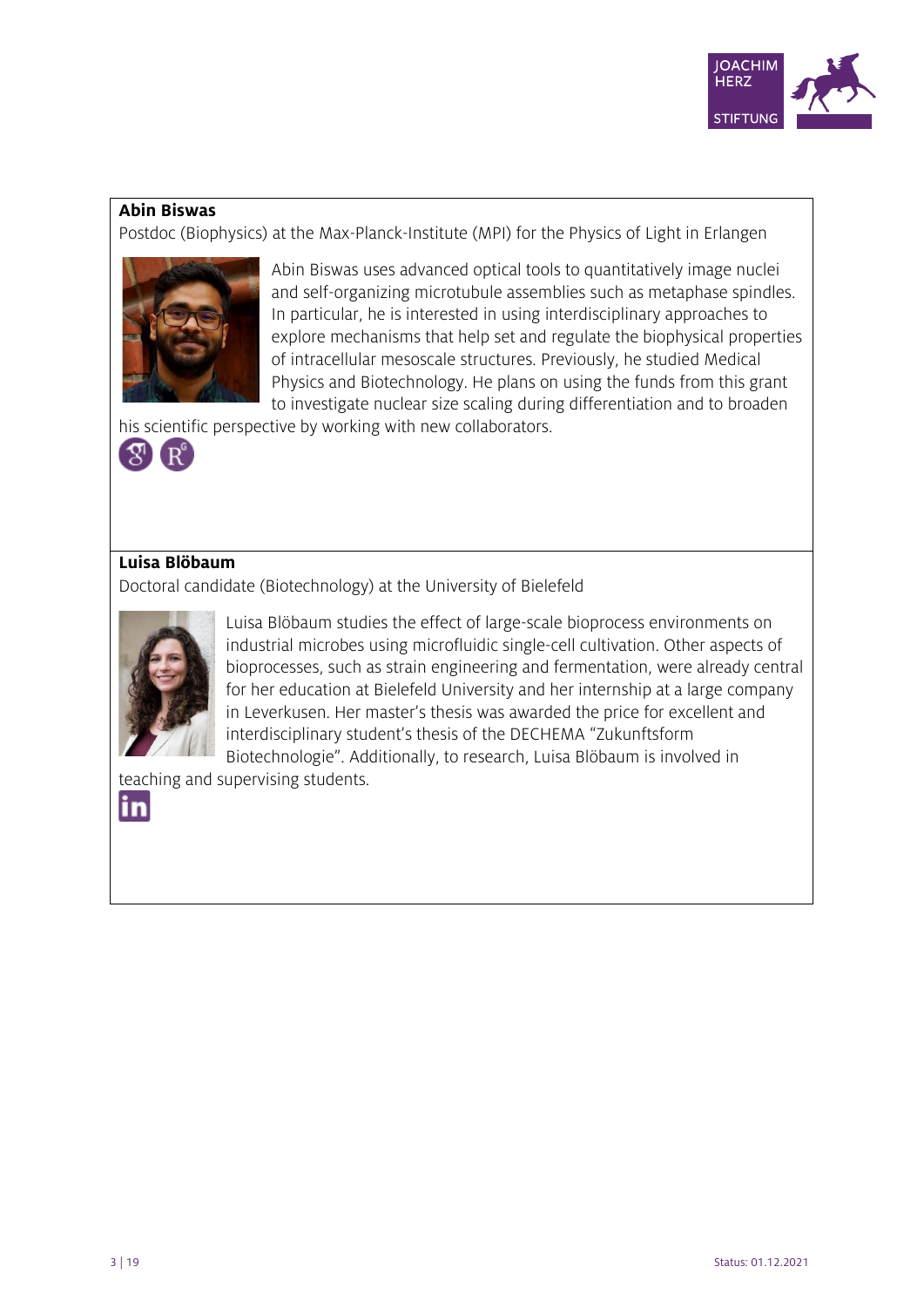

#### **Elena Buglakova**

Doctoral candidate (Bioinformatics) at the European Molecular Biology Laboratory (EMBL) in Heidelberg

Elena Buglakova combines her extensive knowledge of mathematics with her interest in the biology of living organisms. She develops computational methods to study metabolic cell states with single cell resolution. Previously, she studied data science and applied physics and mathematics at Skolkovo Institute of Science and Technology and Moscow Institute of Physics and Technology, Russia. The Add-on Fellowship provides her the opportunity to expand her knowledge in modern biology and build a network of professional contacts. She looks forward to discussing her work with Add-on Fellows and Alumni.

## **Simona Capponi**

Postdoc (Genetics) at the German Cancer Consortium (DKTK) in Freiburg

Simona Capponi has a neurogenetics background and focuses on the molecular understanding of the epigenetic mechanisms of Parkinsonism. For this, she uses in vitro cancer cell systems and brain samples from patients. Previously, she received her doctorate, master's degree in cell and molecular biology, and bachelor's degree in biology from the University of Genoa, Italy. With the Add-on Fellowship, she gains expertise in embryonic stem cell physiology and development. In addition, the fellowship will allow her to work extensively in bioinformatics.

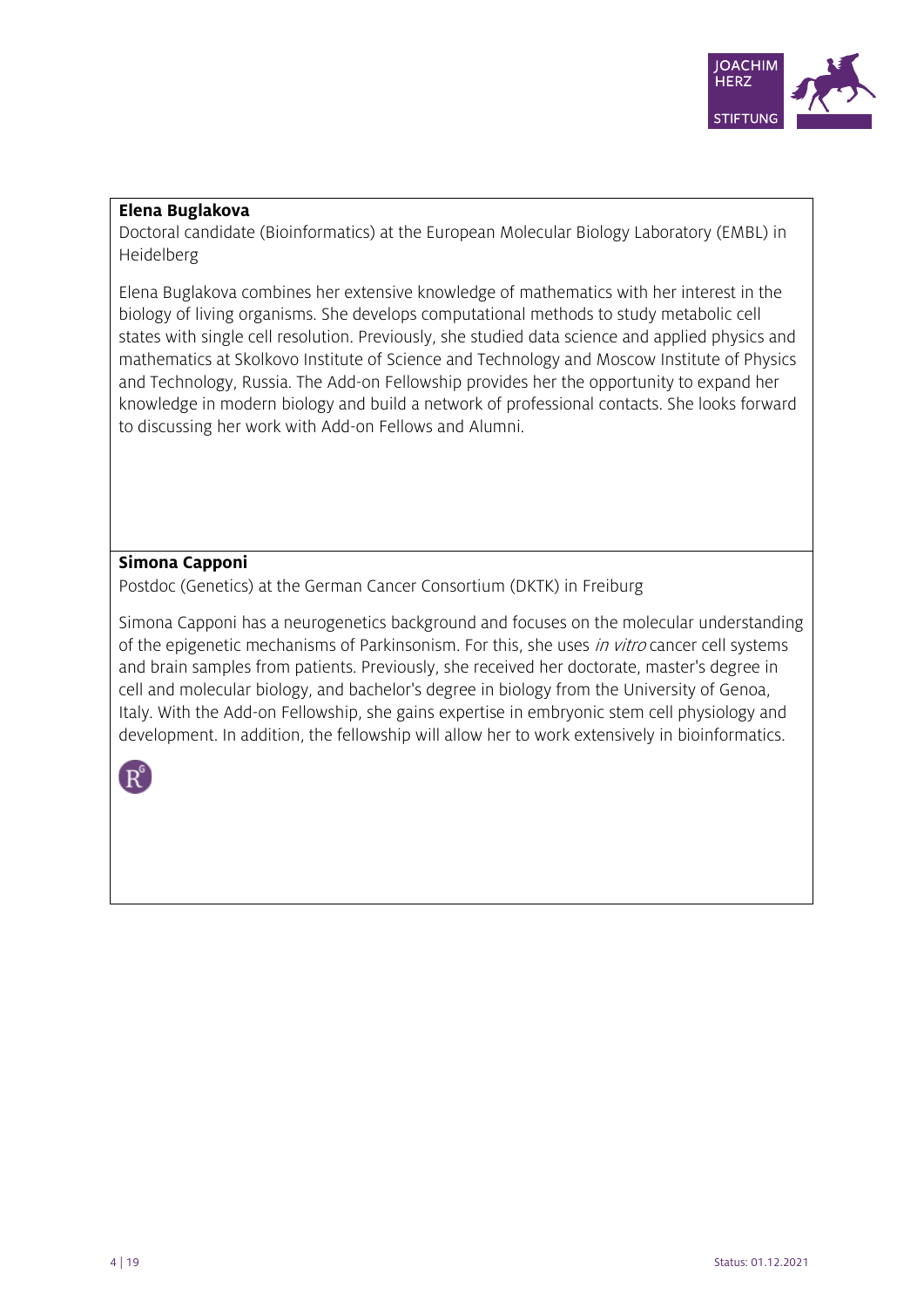

## **Fiona Charitou**

Doctoral candidate (Human medicine) at the Technical University Munich and University Hospital rechts der Isar



in

Fiona Charitou is a medical student at the Technical University of Munich and doctoral candidate at the Department for Orthopedics and Sports Orthopedics at Klinikum rechts der Isar in Munich. Previously, she studied bioengineering with specialization in medical engineering. She started working as a student research assistant at the department for orthopedics during her first studies, now combining the engineering and medical background in her doctoral thesis.



Postdoc (Aerospace microbiology) at the Germen Aerospace Center (DLR) in Cologne



Marta Cortesão focuses as Junior Researcher on studying microbial physiology under exposure to space conditions (e.g., radiation, spaceflight microgravity). She also works to develop new strategies for using microbes in space exploration (e.g., fungal biomining of Lunar soil; or fungal-based space biotechnology). Prior to that, she has received her doctorate in Biology (Space Microbiology) from the University of Göttingen, and a master's degree in Molecular and Cellular Biology from

the University of Porto. She is passionate about science communication and outreach, particularly in the field of astrobiology and space microbiology.

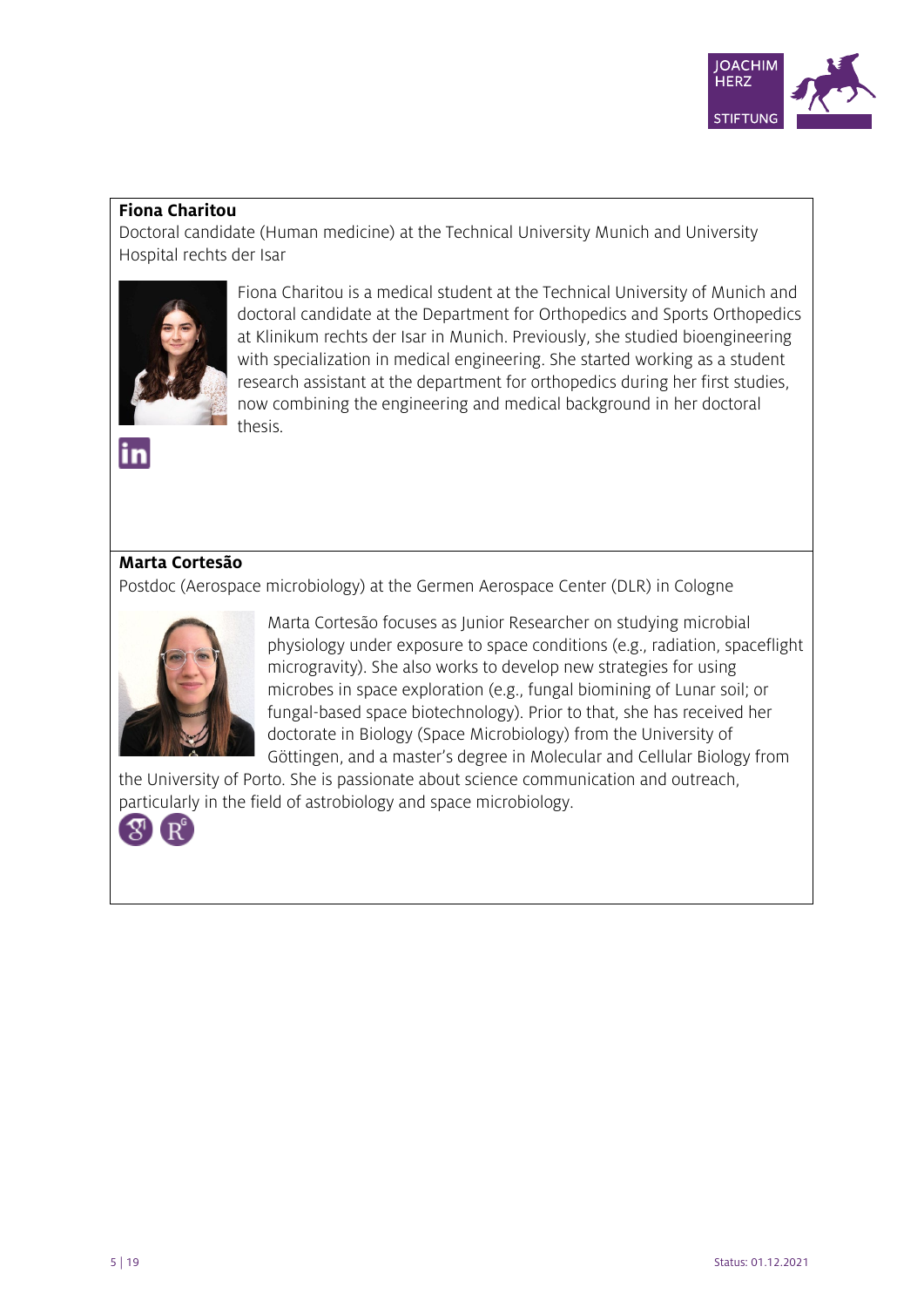

#### **Rosa Delgado**

Doctoral candidate (Neuroimmunology) at Ludwig-Maximilian-University



Rosa Delgado research involves the study of gut microbiota-derived metabolites on chronic inflammation after stroke, combining expertise from different fields: neuroimmunology, microbiology and bioinformatics. Previously, she finished her bachelor's degree in Pharmacy in Madrid, Spain, and joined the Institute for Stroke and Dementia Research, at the LMU Munich. The Add-on Fellowship supports her multidisciplinary education, allowing Rosa to attend courses, conferences and creating a

network of international cutting-edge scientists from different backgrounds to promote exchanges of ideas.

## **Linda Dieckmann**

Doctoral candidate (Translational psychiatry) at the Max-Planck-Institute for Psychiatry in Munich



Linda Dieckmann is interested in how combining omics-approaches together with knowledge about environmental influences can help to understand the biological embedding of health and disease. She is member of the International Max Planck Research School for Translational Psychiatry. Previously, she studied Psychology and was supported by a scholarship of the German National Academic Foundation. For her master's thesis she received a student award of the Ruhr-University

Bochum for an outstanding academic assignment. For her research, she aims to combine approaches at the interface of Psychology, Genetics, Statistics and Bioinformatics.

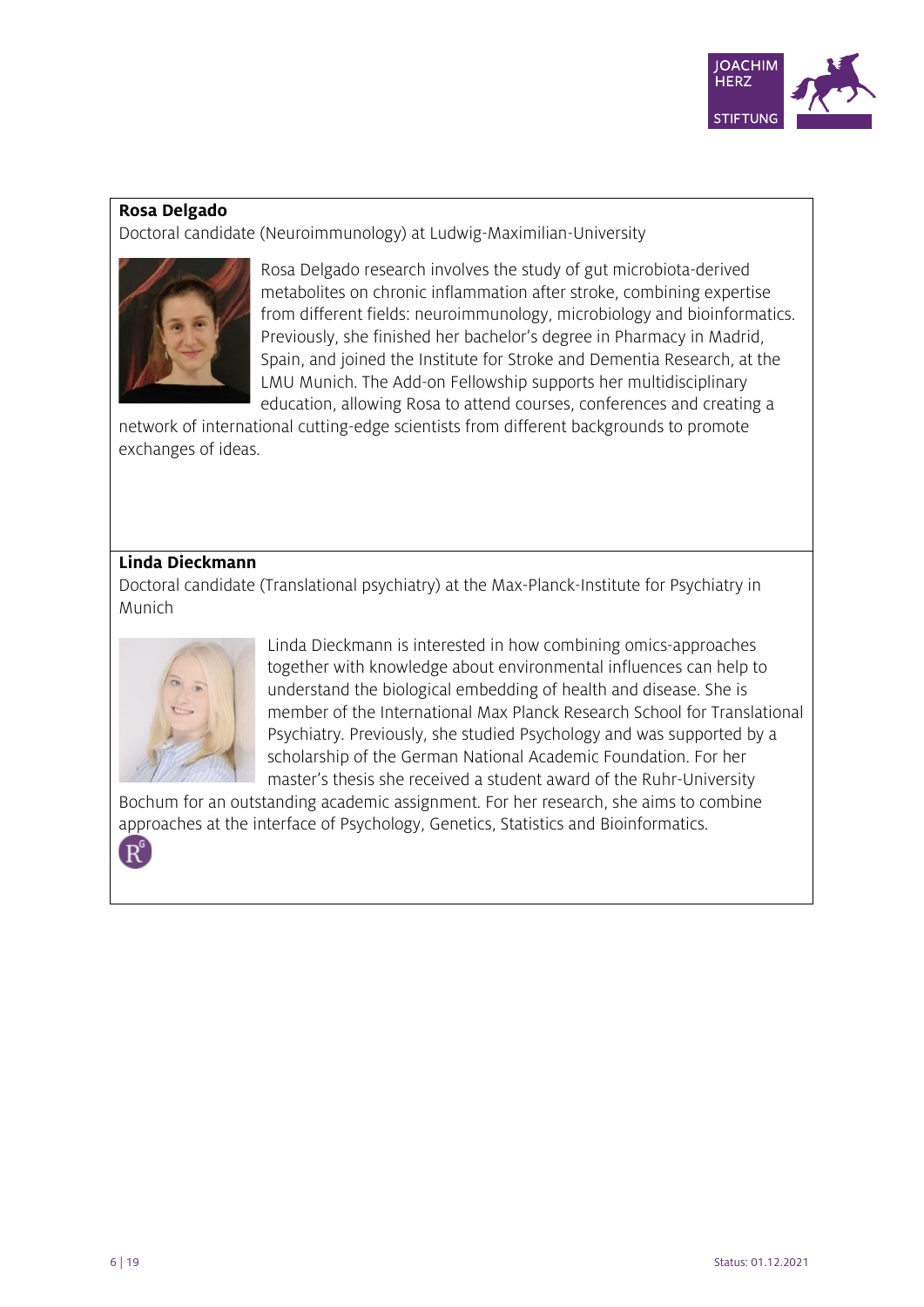

## **Tim Dullweber**

Doctoral candidate (Biophysics) at the European Laboratory for Molecular Biology (EMBL) in Heidelberg



Tim Dullweber is a doctoral candidate at the EMBL Heidelberg in the Erzberger Group. In his doctoral project, he is committed to study on a theoretical level how selective cell differentiation is coordinated in dynamic, embryonic tissues. For his work, he exploits concepts of statistical physics and non-linear dynamics. Previously, he graduated in Molecular Medicine as well as Physics and specialized in Theoretical Biophysics. In addition, he is involved in teaching at Heidelberg university, in the organisation of the 23rd

EMBL PhD Symposium and supports ELLS in their efforts to inspire school kids for science.

## **Dennis Feigenbutz**

Doctoral candidate (Neuroscience) at the Max-Planck-Institute (MPI) for Neurobiology in Munich



Dennis Feigenbutz aims to find out why certain types of neurons are more vulnerable to neurodegenerative diseases, i.e., Huntington's disease. Dennis focuses on areas in the brain that are responsible for the control of movement and investigate what molecular characteristics neurons have that are heavily impaired by the disease. Prior to that, he studied molecular biology (B.Sc.) and neurobiology (M.Sc.) at the

University of Heidelberg. His interests in neurodegenerative diseases sparked during his master thesis abroad at the University of Oxford where he researched on cellular models of Parkinson's disease.

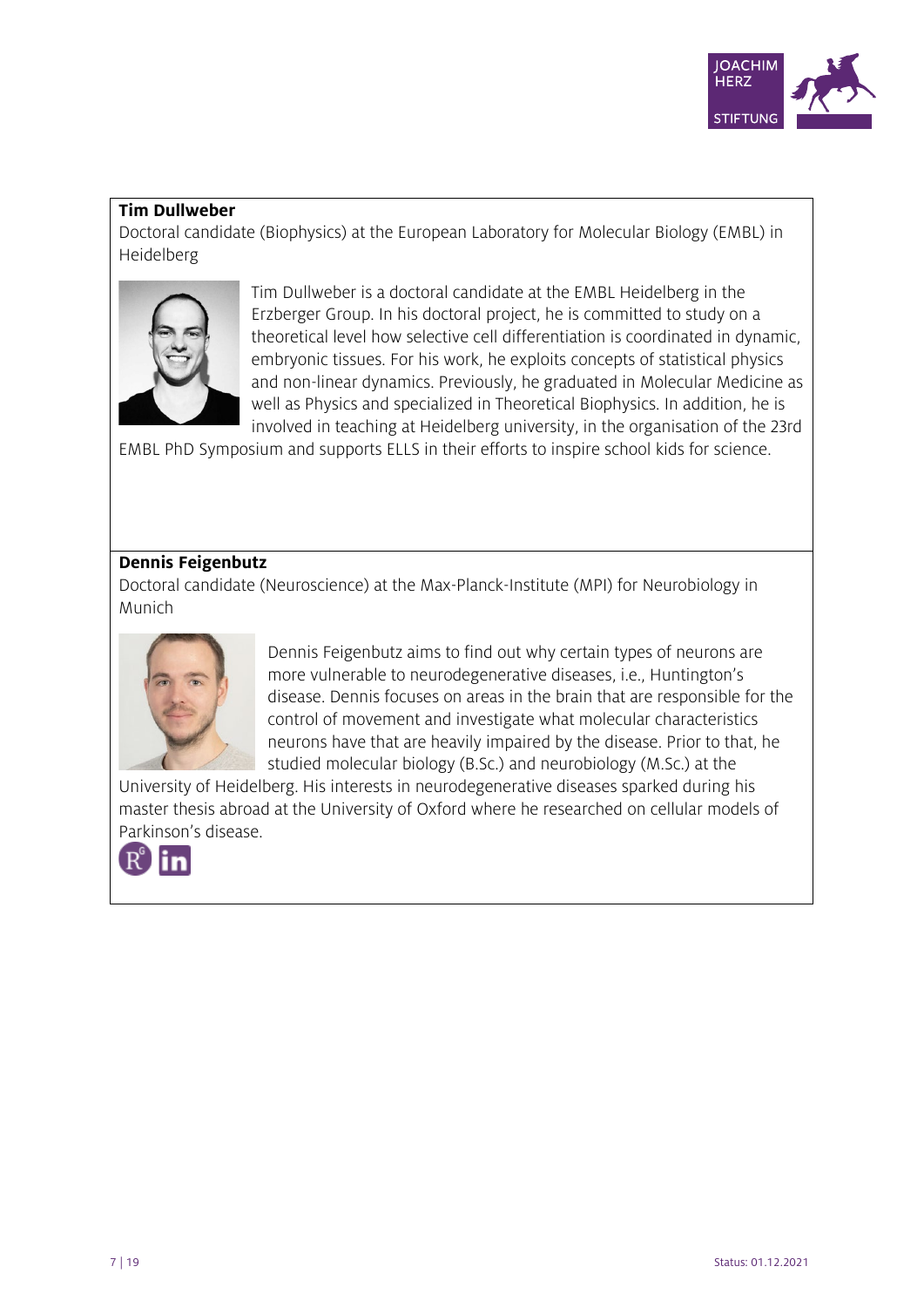

## **Gina Fürtjes**

Postdoc (Medicine) at the University Hospital Cologne



 $\left[\mathbf{R}^\mathsf{G}\right]$ 

Gina Fürtjes is a resident in the department of neurosurgery at the University hospital of Cologne. In parallel, she started to contribute in the next-generation in vivo imaging group at the Helmholtz Pioneer Campus at the Helmholtz Center in Munich with the aim of clinical translation of nearinfrared imaging. She is focusing on fluorescence-guided surgery. Previously, she studied human medicine in Münster and gained her doctorate in the field of epigenetics of meningiomas.

## **Nathalie Gerstner**

Doctoral candidate (Bioinformatics) at the Max-Planck-Institute (MPI) for Psychiatry in Munich



Nathalie Gerstner focuses on the molecular characterization of psychiatric disorders in the human cortex using multi-modal single-cell sequencing data. She holds a degree in Bioinformatics from TU and LMU Munich. Already, during her studies she was involved in teaching activities and coauthored scientific publications. The Add-on Fellowship of the Joachim Herz Foundation allows Nathalie to broaden her scientific horizon by conducting a research stay abroad and expanding her professional network.

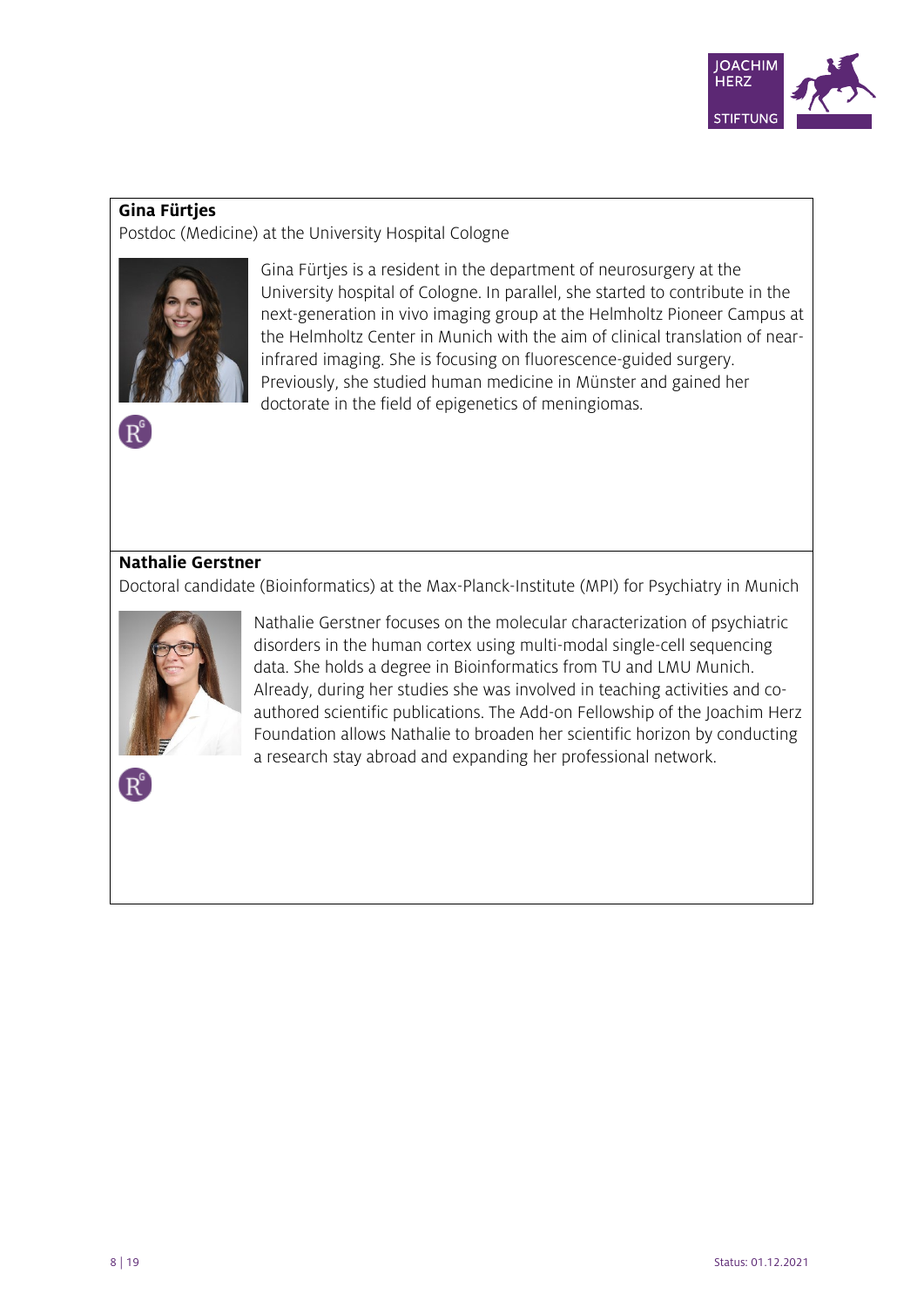

#### **Pamela Guruciaga**

Postdoc (Biophysics) at the European Molecular Biology Laboratory (EMBL) in Heidelberg



Pamela Guruciaga has been working as a postdoctoral fellow in the Cell Biology and Biophysics unit of the EMBL. She is a physicist interested in symmetry-breaking processes, order-disorder transitions, and exotic phases of matter. During her doctorate and previous post doctorate, she focused on applications of statistical mechanics to magnetic materials (frustrated and disordered, respectively). She is now using this versatile framework to dissect the interplay between boundary properties and epithelial polarity

organization during morphogenesis. Although she is a theorist, she is deeply interested in collaborating with experimentalists to test and improve her models.



# **Tanja Holstein**

Doctoral candidate (Bioinformatics) at the Federal Institute for Materials Research and Testing in Berlin



Tania Holstein is developing bioinformatic methods for virus proteomics including new statistical applications for virus identification. Before that, she did her master's thesis at the Potsdam Institute for Climate Impact Research on a network model for socio-ecological co-evolution. She enjoys working with students, has co-taught a seminar on meta-omics and tutored high school students all throughout her studies. She is also a yoga teacher.

9 | 19 Status: 01.12.2021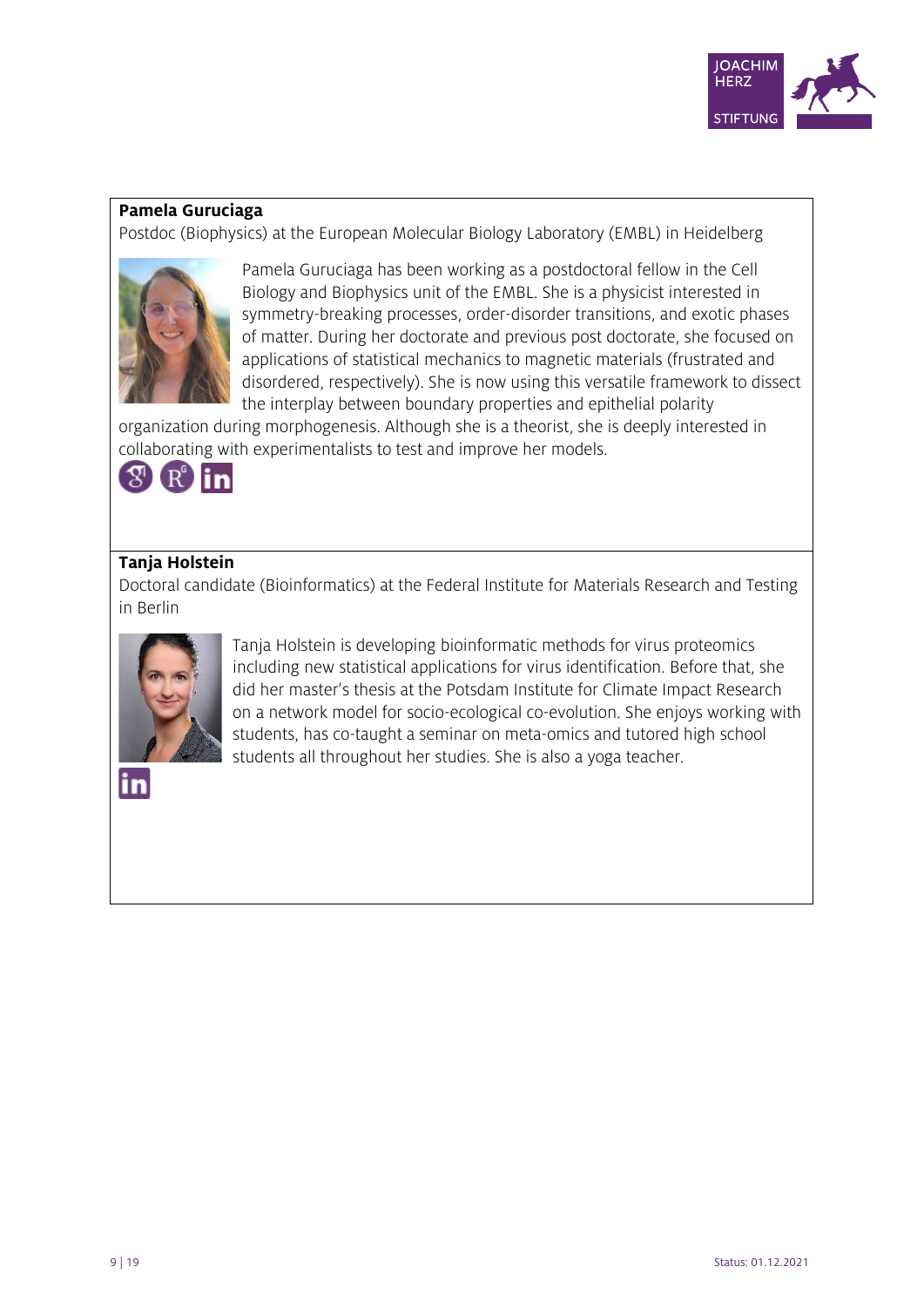

## **Karin Hrovatin**

Doctoral candidate (Medical data science) at the Helmholtz Center in Munich





Karin Hrovatin is a doctoral candidate in biomedical data sciences with focus on pancreatic beta cell-related single-cell analysis at the Institute for Computational Biology, Helmholtz Zentrum München. She studied biotechnology and bioinformatics and is enrolled in the doctoral program Munich School for Data Science. She is also interested in public communication, visualization, and entrepreneurship.

## **Susanne Ibing**

Doctoral candidate (Digital health) at the Hasso-Plattner-Institute at the University of Potsdam



Susanne Ibing promoviert am Lehrstuhl für Personalisierte Medizin unter Prof. Dr. med. Erwin Böttinger am Hasso-Plattner-Institut für IT-Systems Engineering, Data Engineering und Digital Health der Universität Potsdam. Neben ihrer Forschung an prädiktiver Modellierung im Kontext von chronisch entzündlichen Darmerkrankungen, ist sie in die Lehrtätigkeit eingebunden. Zuvor studierte Susanne Ibing Molekulare Biotechnologie an der Universität Heidelberg. Am Deutschen

Krebsforschungszentrum in Heidelberg schrieb sie ihre Masterarbeit in der Abteilung für Angewandte Bioinformatik unter Prof. Dr. Benedikt Brors.

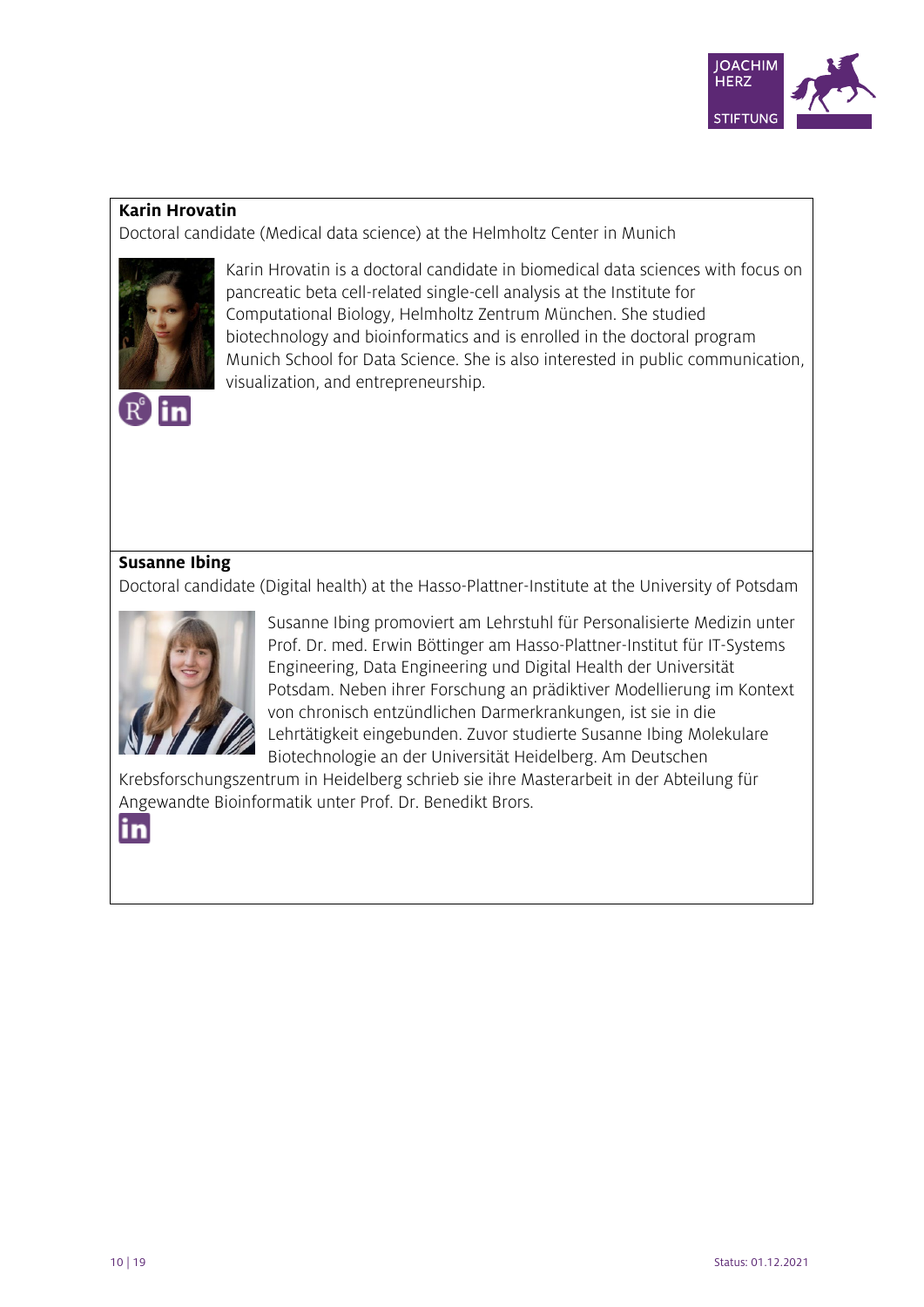

## **Kevin Jahnke**

Doctoral candidate (Biophysics) at the Max-Planck-Institute (MPI) for Medical Research in Heidelberg



Kevin Jahnke is a doctoral candidate at the MPI for Medical Research in Heidelberg. During his doctoral project he focusses on the bottom-up assembly and dynamic actuation of synthetic cells. He studied physics at Heidelberg University with a stay abroad for his master thesis at Cambridge University. He is a member of the Heidelberg Graduate School for physics and a Carl Zeiss Stipend holder within the excellence cluster 3D Matter Made to Order.

## **Mi-Sun Ruth Jang**

Doctoral candidate (Biomedicine) at the Hannover Medical School

Mi-Sun Jang focuses on the development of macrophages from induced pluripotent stem cells by using bioinformatics tools in combination with classic wet lab techniques. For her previous work in the nephrology, she received grants for presenting her projects at national and international conferences. Before her doctoral project, she received her master's degree in Molecular Life Science at the University of Hamburg. The Add-on Fellowship provides her with an excellent platform for vivid scientific exchange, professional and personal growth and to take a deeper dive into the field of bioinformatics.

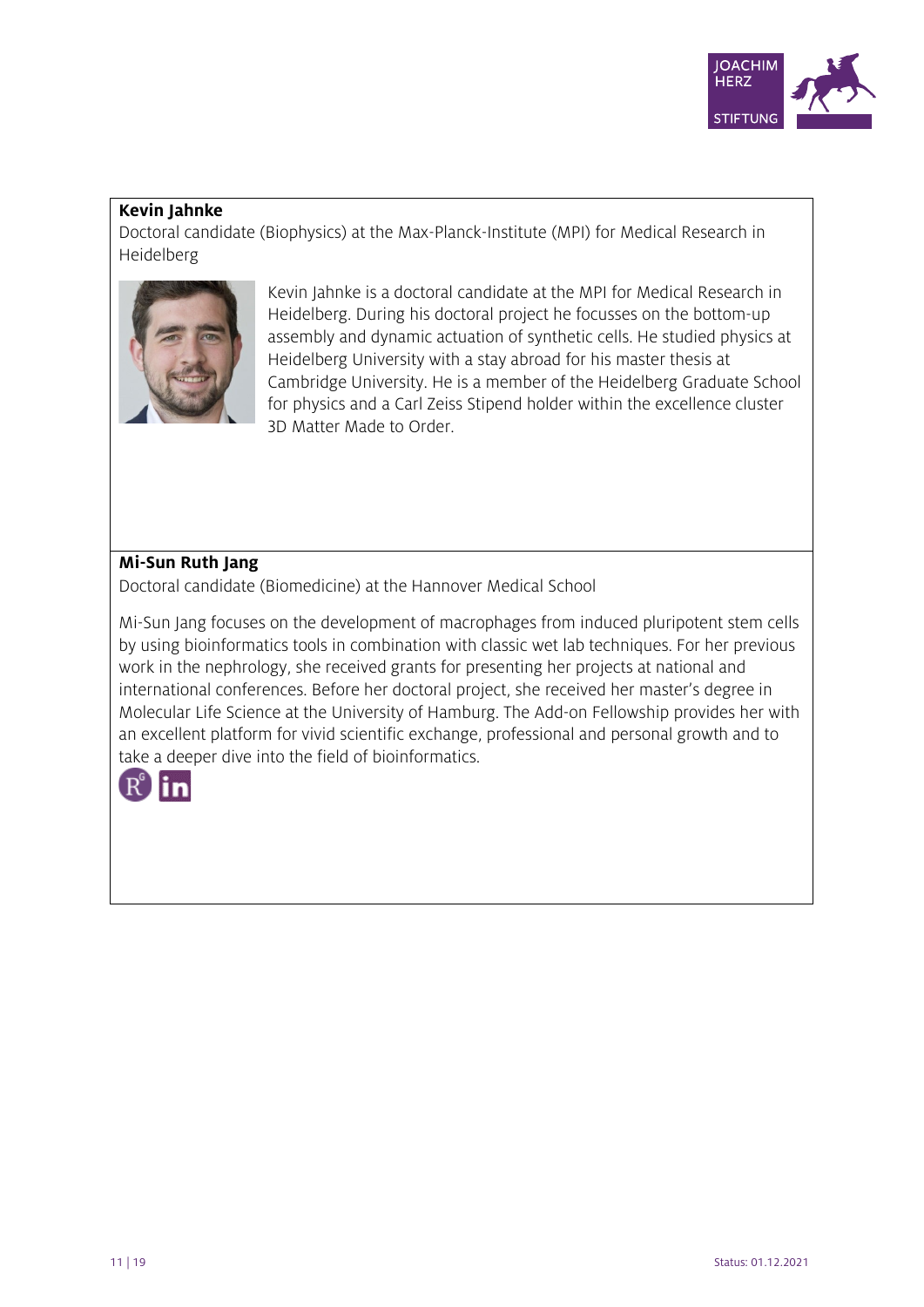

#### **Niko Jonasson**

Doctoral candidate (Chemistry) at the Ludwig's-Maximilian-University in Munich



Niko Lindlar (née Jonasson) has been working on bioinorganic chemistry to understand non-heme iron enzymes from his master's degree to his dissertation and is now continuing this in his postdoctoral research (group of Prof. Dr. Lena Daumann). He also acts as a mentor for students. In parallel, he works as an adventure educator for the youth of the German Alpine Association (JDAV), where he teaches young people/future youth leaders about communication, cooperation, and risk

assessment and management. In addition to the Add-on Fellowship, he is supported by the Studienstiftung des Deutschen Volkes.



## **Daniel Kaiser**

Postdoc (Neuroradiology) at the University Hospital Carl Gustav Carus in Dresden



Daniel Kaiser is a postdoc and clinician scientist at the Institute of Neuroradiology, University Hospital, Dresden. His current research is dedicated to improved diagnostics and individualized interventional therapies for patients with stroke or intracranial aneurysms. He is a board-certified radiologist and in specialist training in neuroradiology. Daniel has been working in scientific societies with the goal of improving networking and education for young clinicians and researchers.

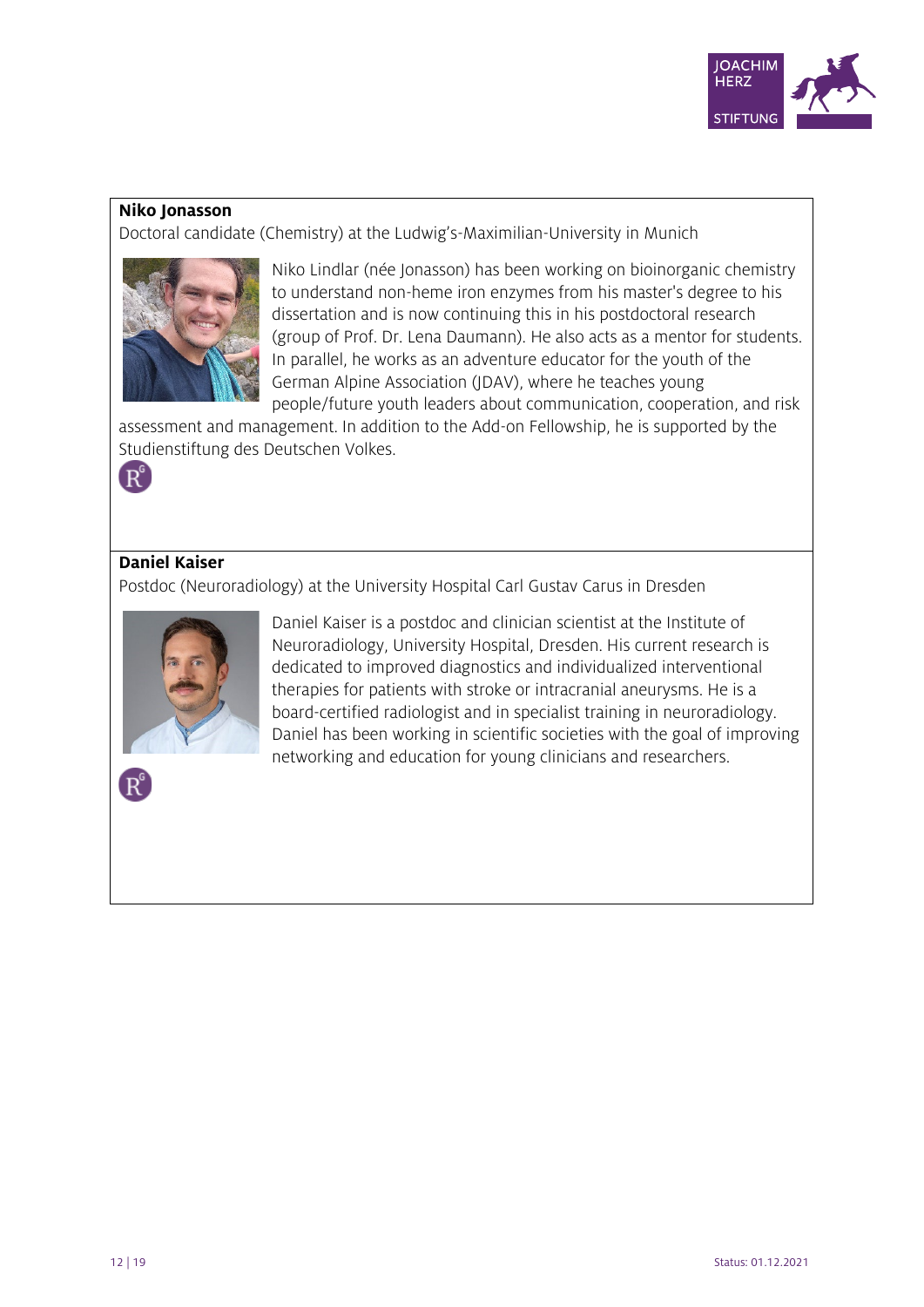

#### **Florian Klimm**

Postdoc (Bioinformatics) at the Max-Planck-Institute (MPI) for Molecular Genetic in Berlin



Florian Klimm just recently started as a postdoctoral researcher at the MPI for Molecular Genetics in Berlin. There he investigates to what extent advanced tools from network science and biostatistics allow us to uncover hidden structure in single-cell RNA-sequencing data and so may reveal the complex function of cells. Previously he studied Physics at the Humboldt University Berlin and as a Fulbright Scholar in Santa Barbara and received a Ph.D. from the University of Oxford. Before returning to

Berlin, he was a postdoctoral researcher at the University of Cambridge and Imperial College London.



## **Franziska Viktoria Kraus**

Doctoral candidate (Life science) at the Ruprecht-Karl's-University of Heidelberg



Franziska Kraus works on CD8 T-cell metabolism in Rheumatoid Arthritis and became a member of the Heidelberg Biosciences International Graduate School (HBIGS). She accomplished her master's thesis at the Ruprecht-Karl's-Universität Heidelberg in Molecular Biosciences with a major in Infectious Diseases, building on her Bachelor in Biomedicine at the Julius-Maximilian's-Universität Würzburg. Her curiosity and enthusiasm led her to many internships in various laboratories in

academia and industry. Since 2018 she is also engaged in the Signal Transduction Society and a member of Pro-Test Deutschland e.V. contributing to science communication.

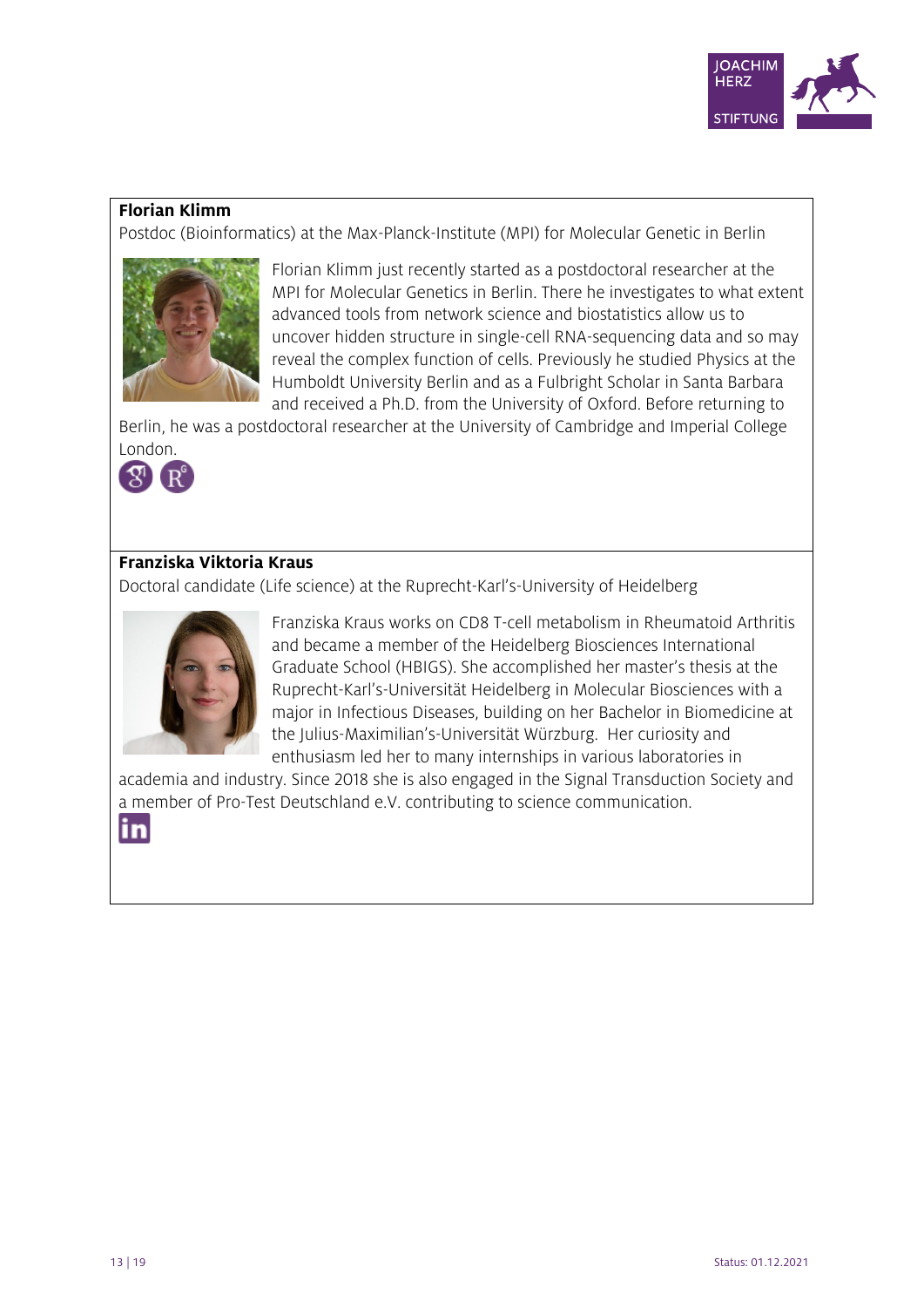

## **Tina Lence**

Postdoc (Infection biology) at the Institute for Molecular infection Biology (IMIB) at the Julius-Maximilian's-University of Würzburg



Tina Lence is currently exploring novel approaches to develop antisense oligonucleotide (ASO)-inspired antibiotics that will enable specific and targeted elimination of a human pathogenic bacteria Clostridioides difficile. She completed undergraduate study of biochemistry and gained further expertise in the fields of molecular and RNA biology during her doctorate. For her work Tina received poster awards at international conferences. The fellowship of the Joachim Herz Foundation allows her to

gain deeper knowledge in the fields of infection biology and computational biology.



# **Jakob Lingg**

Doctoral candidate (Biomedicine) at the Helmholtz Center in Munich



Jakob Lingg is pursuing his doctorate in Computer Science from the TU Munich while working at the Helmholtz Zentrum. His project focuses on the development of a line-scan confocal microscope that operates in the shortwave-infrared wavelength regime. The aim is to use this microscope to reveal three-dimensional dynamics with high spatiotemporal resolution in organisms. At present, he is the doctoral representative for the Graduate School of BioEngineering at the TU Munich. Previously,

Jakob first studied Physics and Astronomy at the LMU Munich, followed by a master's degree in Astrophysics with focus on computational methods from the same university.

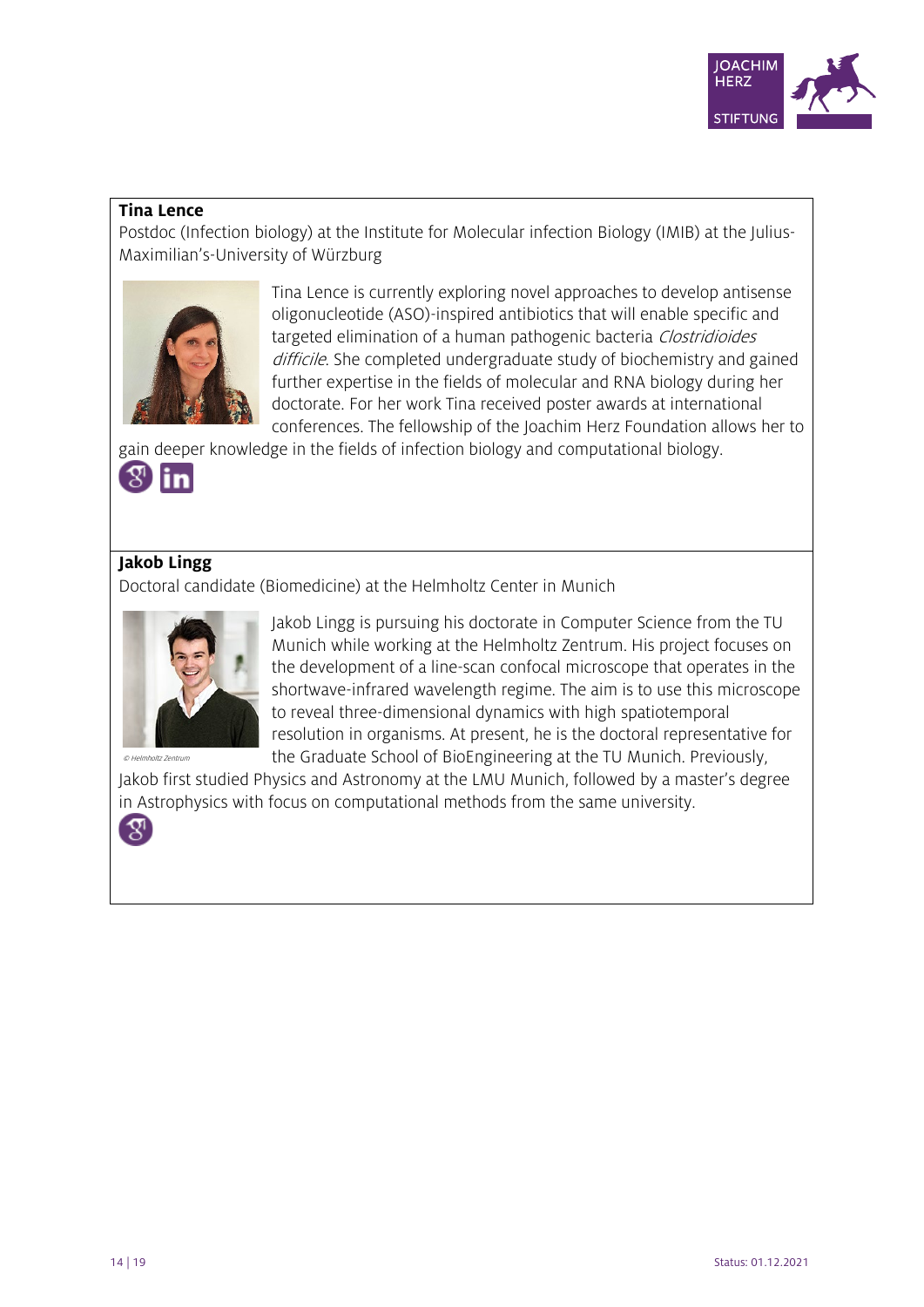

#### **Philipp Mauker**

Doctoral candidate (Chemical Biology) at the Ludwig-Maximilian's-University in Munich



Philipp Mauker investigates chemical strategies to control the cell membrane permeability of fluorogenic probes and small molecules. He is a trained organic chemist with a M.Sc. in chemistry who expanded his skills towards chemical biology where the worlds of biology and chemistry are brought together. He received a scholarship from "Studienstiftung des Deutschen Volkes" and became a Studienstiftung doctoral scholar. He was awarded the CeNS travel award for presenting

his work at the Pacifichem conference in Honolulu, Hawaii. He obtained research experience in research groups in Germany and the UK as well as in industry in the chemical development division.



# **Giovanni Palla**

Doctoral candidate (Bioinformatics) at the Helmholtz Center in Munich



Giovanni focuses on the developing of open-source tools and machine learning methods for the analysis of spatial molecular data. He is generally interested in probabilistic machine learning for the analysis for large-scale biological data. Giovanni holds a M.Sc. from Utrecht University, Netherlands, and a B.Sc. from University of Trento, Italy. He also researched at EMBL Heidelberg and Novartis Institute for Biomedical Research in Basel, Switzerland.

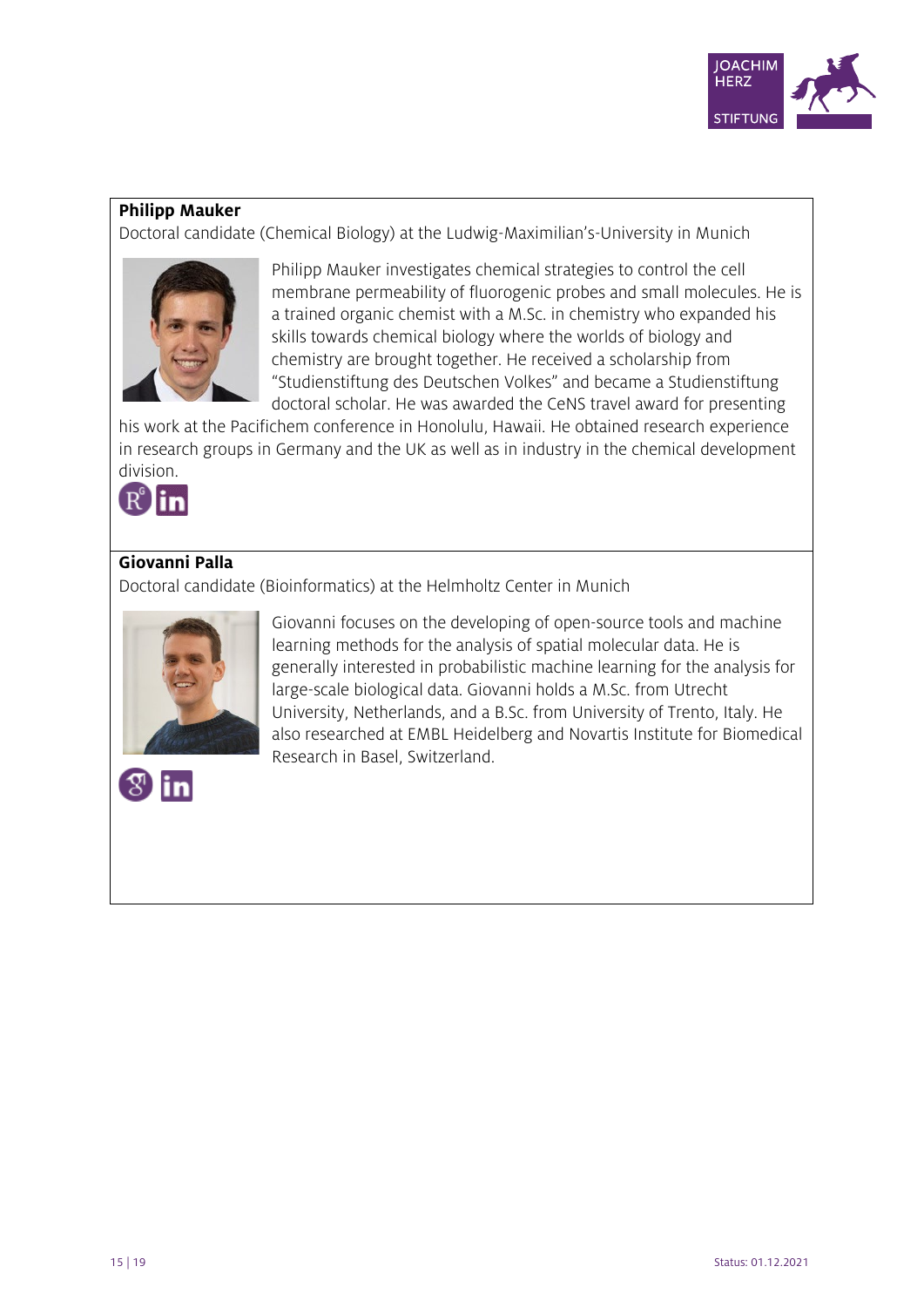

#### **Tancredi Massimo Pentimalli**

Doctoral candidate (Systems biology) at the Max-Delbrück-Center for Molecular Medicine (MDC) in Berlin



Tancredi Massimo Pentimalli aims to combine his medical background with data science and bioinformatics approaches to tackle the complexity of tumors to identify novel therapeutics. He has been working in the single cell and spatial transcriptomics field, first as a Summer Intern and now as a doctoral candidate at MDC. Also, he teaches research skills and bioinformatic analyses. Previously at the University of Rome 'La Sapienza', he studied Medicine and Surgery and attended the

interdisciplinary Superior School of Advanced Studies. He was included in the National Registry of Excellency of the Italian Ministry of Education for study merits, and he was awarded the title of 'Excellent Graduate' by the University of Rome 'La Sapienza'.

## **Enja Laureen Rösch**

Doctoral candidate (Electrical engineering) at the Technical University of Braunschweig



Enja Rösch has studied Electrical Engineering (B.Sc.) and Industrial Engineering (M.Sc.) at the Technical University of Braunschweig. She was awarded with the Walter-Kertz study award for her master's thesis. In addition, she has gained intercultural experience during a semester abroad in China and an internship in India. She is a doctoral candidate at the Institute of Electrical Measurement Science and Fundamental Electrical Engineering, where she is involved in the development of

magnetic nanoparticle-based detection of pathogen specific targets, such as antigens and nucleic acids. Moreover, she is involved in teaching and supervision of students.

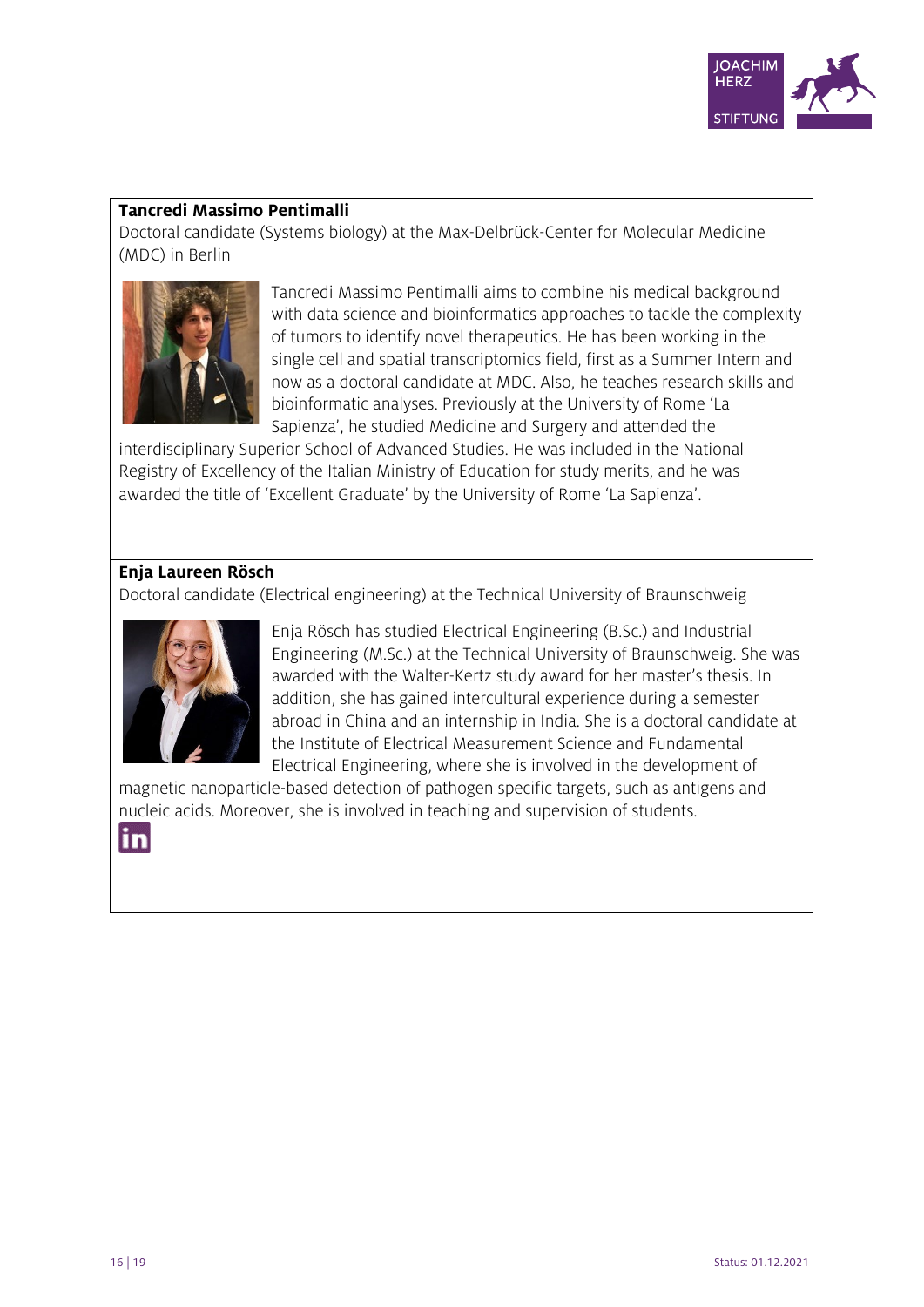

#### **Oskar Staufer**

Postdoc (Synthetic Biology) at the Max-Planck-Institute (MPI) for Medical Research in Heidelberg



Oskar Staufer focuses on the design and assembly of synthetic tumor immune environments. He performed his doctorate focusing on the application of bottom-up synthetic biology principles for biomedical purposes. He developed a fully synthetic extracellular vesicles and showed their application for wound healing therapy. Moreover, he constructed fully synthetic SARS-CoV-2 virions to understand the role of fatty acid binding by the spike proteins in immune evasion during

COVID-19. He was awarded the Otto Hahn Medal of the MPS, the young investigator award from the Society of Extracellular Vesicles, and fellowships from the Hartmut Hoffman-Berling Graduate School and the Max Planck School.



# **Marco Stock**

Doctoral candidate (Bioinformatics) at Helmholtz Center in Munich



Marco Stock has joined the Helmholtz Center Munich as a doctoral candidate. For his doctoral project he focuses on the identification of transcription factors that represent barriers for cellular reprogramming during nuclear transfer in *Xenopus laevis*. To achieve this goal, he applies machine learning methods to single-cell omic datasets. Previously, he studied electrical engineering and practical computer science. In addition, he is also part of the Munich School of Data Science (MUDS)

joint graduate school.

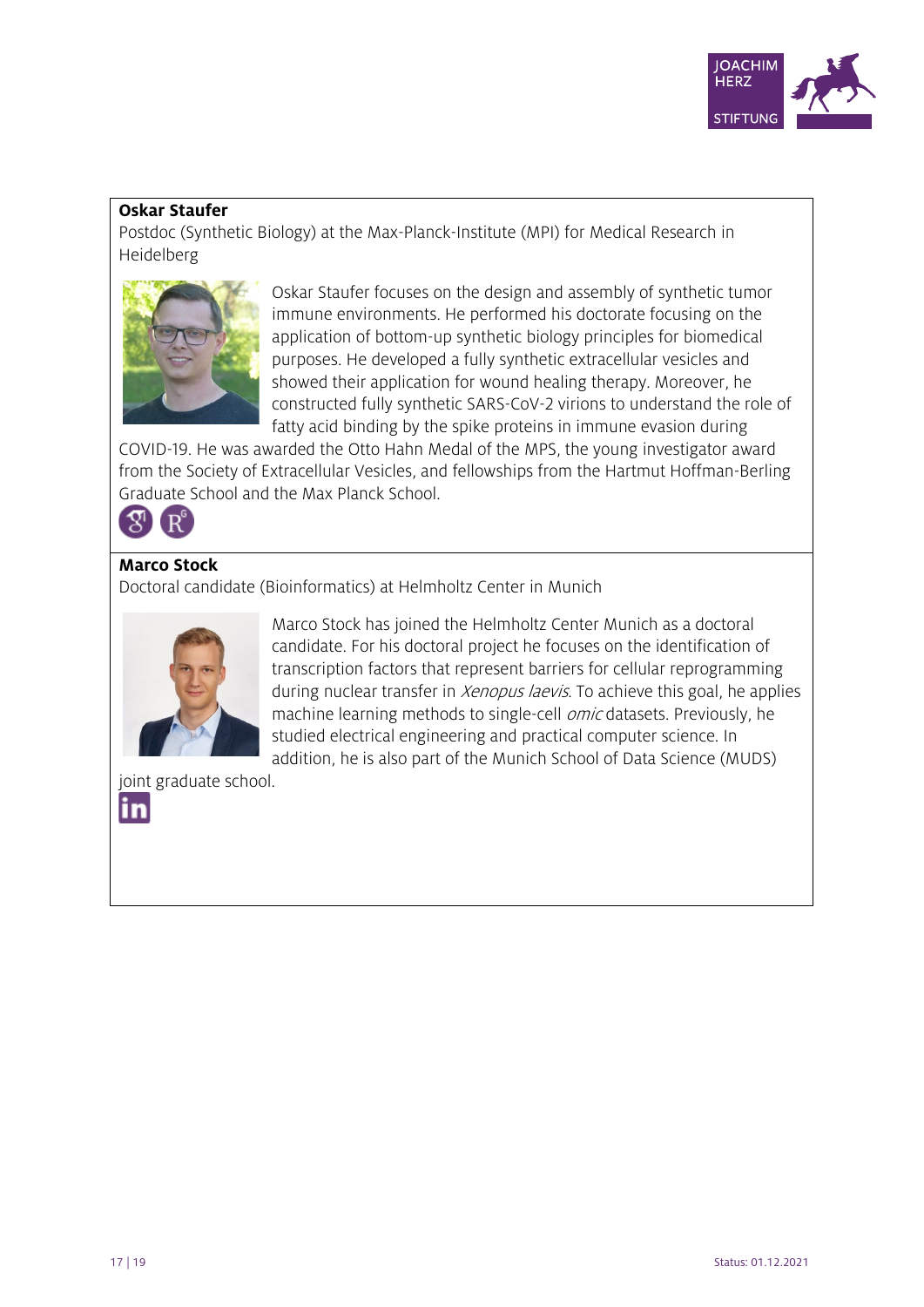

#### **Marleen Stuhr**

Postdoc (Ecology) at the Leibniz-Center for Tropical Marine Research in Bremen



Marleen Stuhr research focused on the effects of climate change, i.e., ocean warming and acidification, on important photosymbiotic carbonate producers. Further, she was awarded a Postdoctoral Fellowship of the Minerva Foundation to study foraminiferal community in the northern Red Sea. Working at the Inter-University Insitute for Marine Sciences in Israel, she, also conducted long-term experiments on differently thermoresistant corals to understand their bleaching response and subsequent

recovery processes across multiple biological levels. Additionally, she participated in scientific diving and shipboard expeditions, being involved in projects on reef carbonate budgets, reef manta rays, seagrass and macroalgae.



## **Oleg Vinogradov**

Doctoral candidate (Neuroscience) at the University of Tübingen



Oleg Vinogradov studies the collective dynamics of neuronal networks utilizing mechanistic modeling and machine learning techniques. His main focus is on inference of models of network bursting activity. This type of collective activity robustly emerges in many in vitro neuronal networks, used in both basic and clinical research. Oleg's work relies on the integration of experimental data and theory. The Add-on Fellowship allows him to organize a series of internships to learn first-hand modern

wet-lab techniques and try to use the theoretical insights in a closed loop with experiments.